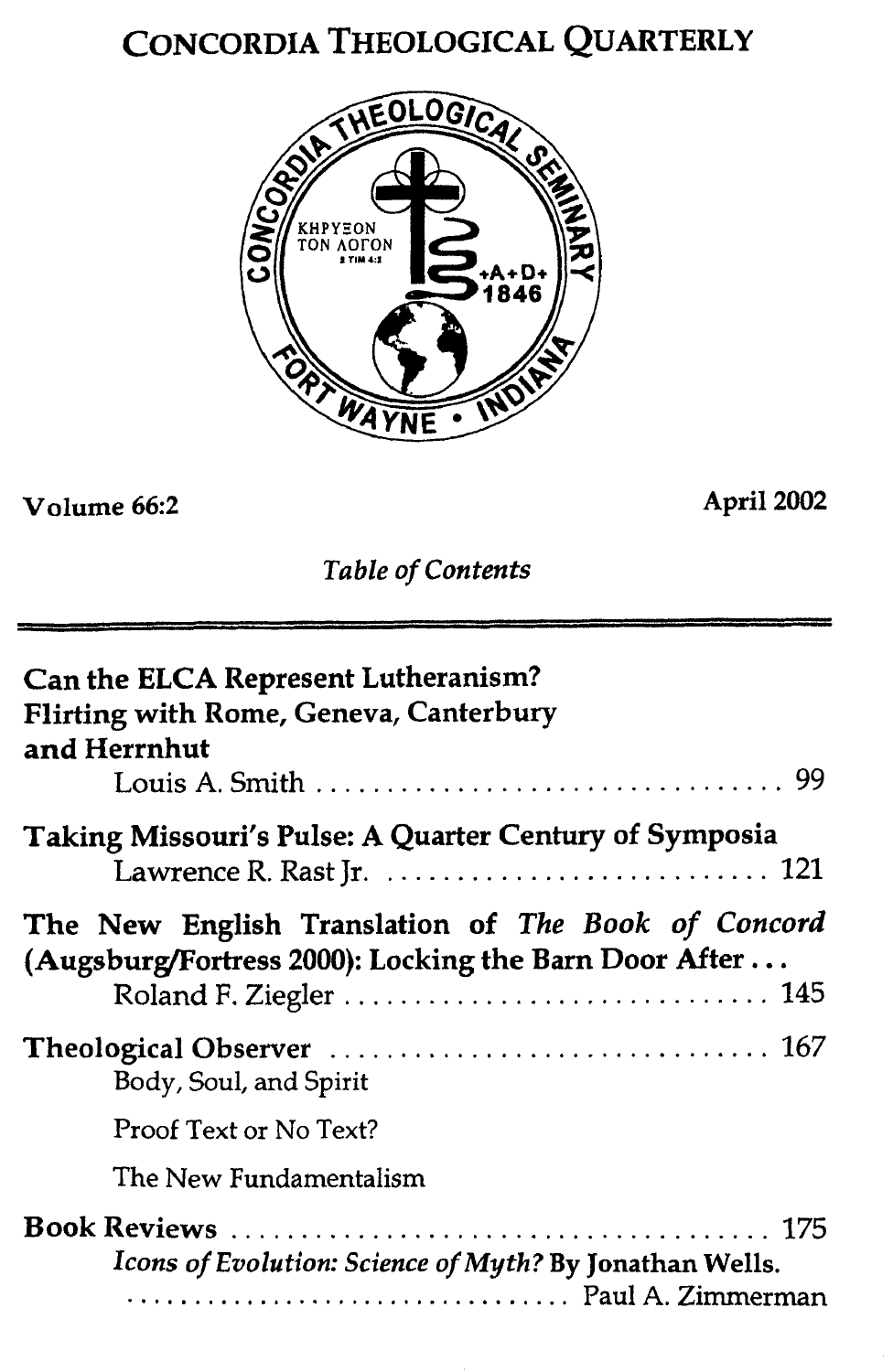| The Task of Theology Today. Edited by Victor Pfitzner and<br>Hilary Regan.  Howard Whitecotton III                                                                                       |
|------------------------------------------------------------------------------------------------------------------------------------------------------------------------------------------|
| Reading the Gospel. By John S. Dunne.<br>Edward Engelbrecht                                                                                                                              |
|                                                                                                                                                                                          |
| Pastors and the Care of Souls in Medieval England. Edited by<br>John Shinners and William J. Dohar.<br>The Imaginative World of the Reformation. By Peter<br>Matheson. Cameron MacKenzie |
| Scripture and Tradition: Lutherans and Catholics in Dialogue<br>IX. Edited by Harold C. Skillrud, J. Francis Stafford,<br>and Daniel F. Martensen.  Armin Wenz                           |
| On Being a Theologian of the Cross: Reflections on Luther's<br>Heidelberg Disputation, 1518. By Gerhard Forde.<br>Armin Wenz                                                             |
|                                                                                                                                                                                          |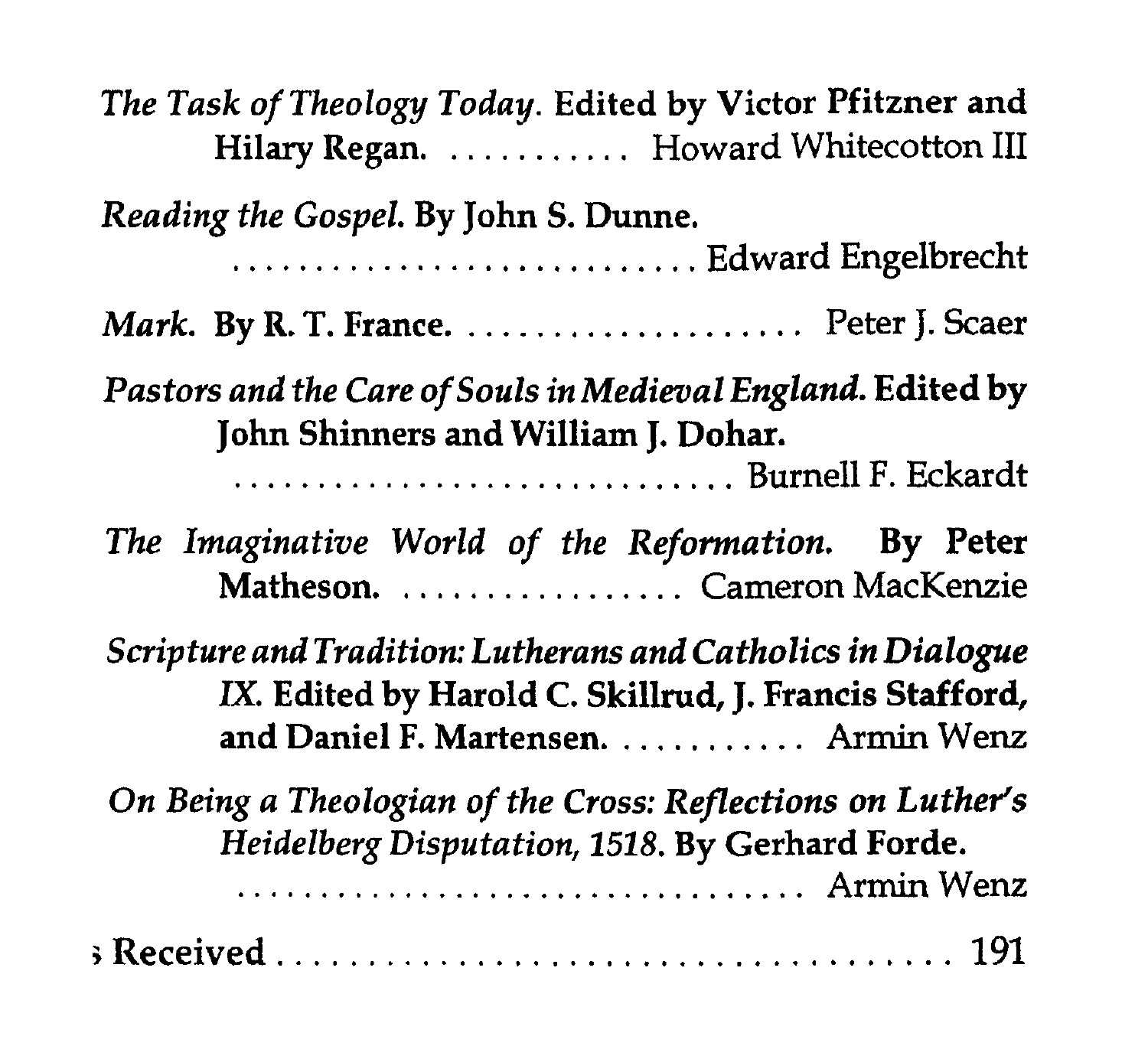## **Theological Observer**

### **Body, Soul, and Spirit**

Francis Pieper, in his **Christian** *Dogmatics* (1:476-477), devotes only about one full page to a discussion of man's constitutional nature as body and soul. Historically, Christians have generally agreed that a human being consists of a body and a soul, hardly a point of contention deserving extensive discussion. However, when human beings are regarded as little more than animals with a highly-developed reason, the issue of the soul's existence takes on much more importance.

Belief in the soul's existence is not uniquely Christian. Egyptians believed that the soul lived on after death and built pyramids to provide an exit for kings. Plato and other Greek philosophers held that the body was expendable in the afterlife, but they did believe that the soul survived. Philip Melanchthon and Jonathan Edwards wrote philosophical essays demonstrating its existence. Widespread belief in the soul's existence after death might provide **a** reason to place this tenet in the category of natural revelation. However, the Christian doctrine of the body and soul is derived from the Bible. We live on after death. Saints in heaven and earth comprise one redeemed community. Those who die in Christ are "the company of heaven" of the proper preface of the Holy Communion liturgy. There is rational life between death and resurrection.

In the 1950s a controversy over the soul broke out at Concordia Seminary, Saint Louis and the LCMS passed the appropriate resolutions affirming its existence. A professor may have misread Oscar Cullmann's monograph, *Immortality* of *the Soul or Resurrection of the Body?* He held that the resurrection of the dead was more prominent in the New Testament than the soul's existence after death. This was not an either or question, even if the title gave this impression. At the death of parent or a spouse, the survival of her/his soul is of immediate importance to the survivors. The body's resurrection is uniquely Christian. When the controversy was swirling around in the LCMS, a debate about prayers for the souls of the dead arose on the same campus. Lutherans have prayers for bodies in their committal rites, but not for their souls, whose fate is already determined. One controversy canceled out the other. Prayers for souls of the dead had no purpose, if they did not exist. Controversies over biblical inspiration and inerrancy overshadowed ones about the soul. Today no one in the LCMS questions the soul's survival after death or suggests prayers for the dead. Paul taught that the dead are with Christ (1 Thessalonians **4:14)** and the Athanasian Creed says that, "For that just as the reasonable soul and flesh are one, so God and man are one Christ."

Contemporary denial of the soul may be laid at the feet of Charles Darwin whose theory of evolution held that human beings were only highly advanced animals. Hence, an animal's life has the same intrinsic worth of a human being. Such a philosophy allows for abortion. At the other end of the spectrum is the reincarnation belief of Hinduism in which one soul goes from body to body and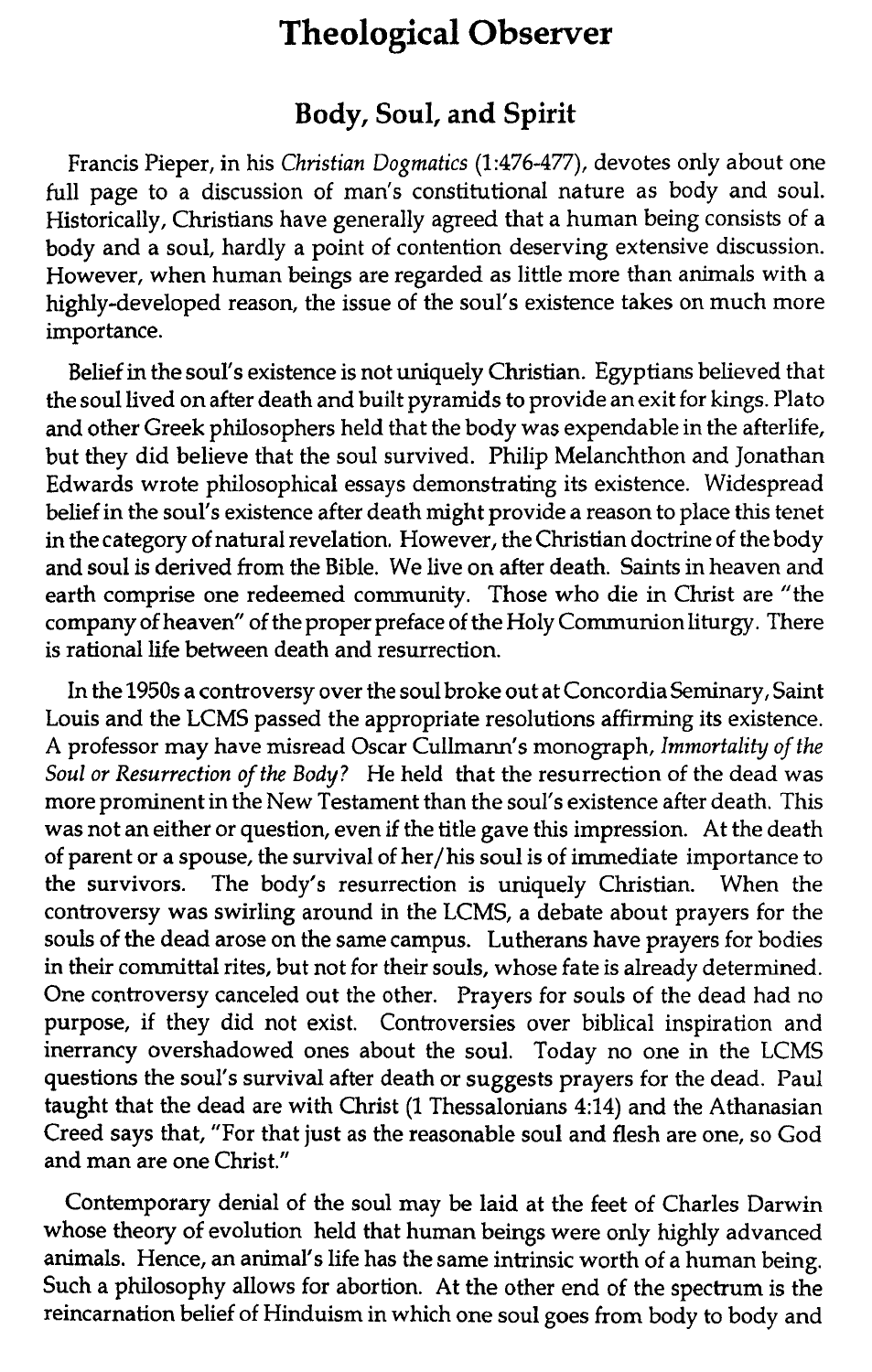even into those of animals. **A** swatted fly could be an acquaintance who, after death, was relegated to a lower level on the food chain. Again, we come to the same conclusion by a different route that man and animals are intrinsically the same.

Genesis, from which the Christian doctrine of man is first derived, gives man and woman a higher place in creation. It exists for their benefit and they have dominion over it (1:26-27). God breathes into man and he becomes a living soul **(2:7).** Human beings are related to God in a way other creatures are not.

If man has a body and soul (dichotomy), is there any possibility that he has a spirit as a third part (trichotomy)? Pieper favors the traditional view of body and soul, but he notes some theologians, including some of the older ones, teach trichotomy. He references the Baier-Walther Compendium' and notes that trichotomists rely chiefly on the words of Mary in the Magnificat that her soul magnifies the Lord and her spirit rejoices in God her Savior (Luke **1:46-47).** Pieper argues that this is a Hebrew parallelism in which the second line repeats **the**  thought of the first but with different words (1:476). Just as spirit and soul refer to man's spiritual or rational nature, so Lord and God refer to one Deity. If spirit and soul refer to two separate parts in human beings, as the trichotomists hold, then Lord and God would have to refer to two deities, a position that no Christian can hold. Remove the parallelism and that is the necessary result. One cannot have it both ways.

Dichotomy is the favored view of Lutheran, conservative Protestant, and Roman Catholic theologians. Genesis speaks only of the creation of man's body from the ground, into which God breathes his soul. No third "thing" is given to Adam. Ecclesiastes says that a man's body returns to the ground and his spirit returns to God who gave it **(12:7).** No mention is made of the fate of a third thing. These traditional arguments for dichotomy are convincing. However, while one may dismiss trichotomy as mere speculation, this teaching can have dangerous outcomes. Baier-Walther notes that **Manicheam** and such Reformation era enthusiasts as the Schwenckfelders held to the body-soul-spirit view (1:92).

Without a credible discussion of trichotomy in contemporary dogmatics, it is hard to engage the issue. **A** rare, lengthy presentation of trichotomy is provided in the April 2002 issue of *Affirmation & Critique*, a biannual theological journal published by Carol Streams Ministries in Anaheim, California, in an article by Witness Lee entitled "Faith, Regeneration and the New Creation." This may not be the traditional view of trichotomy, if there indeed can be one, but it is thorough. Lee holds man is created with a body and a soul and also a spirit,

<sup>&</sup>lt;sup>1</sup>Johann Wilhelm Baier, *Joh. Guilielmi Baieri Compendium theologiae positivae: adjectis notis ampliorihus, quibus doctrina orthodoxa ad [paideian] academicam explicatur atque ex Sniptura 5. eiqur innixi rationibus theologicis confirmatur/denuo edendum curavit Carol. hd. Guil. Walther* (Sancti Ludovici: *ex* officina Synodi Missouriensis Lutheranae [Luth. Concordia-Verlag), 1879), 1:91-92.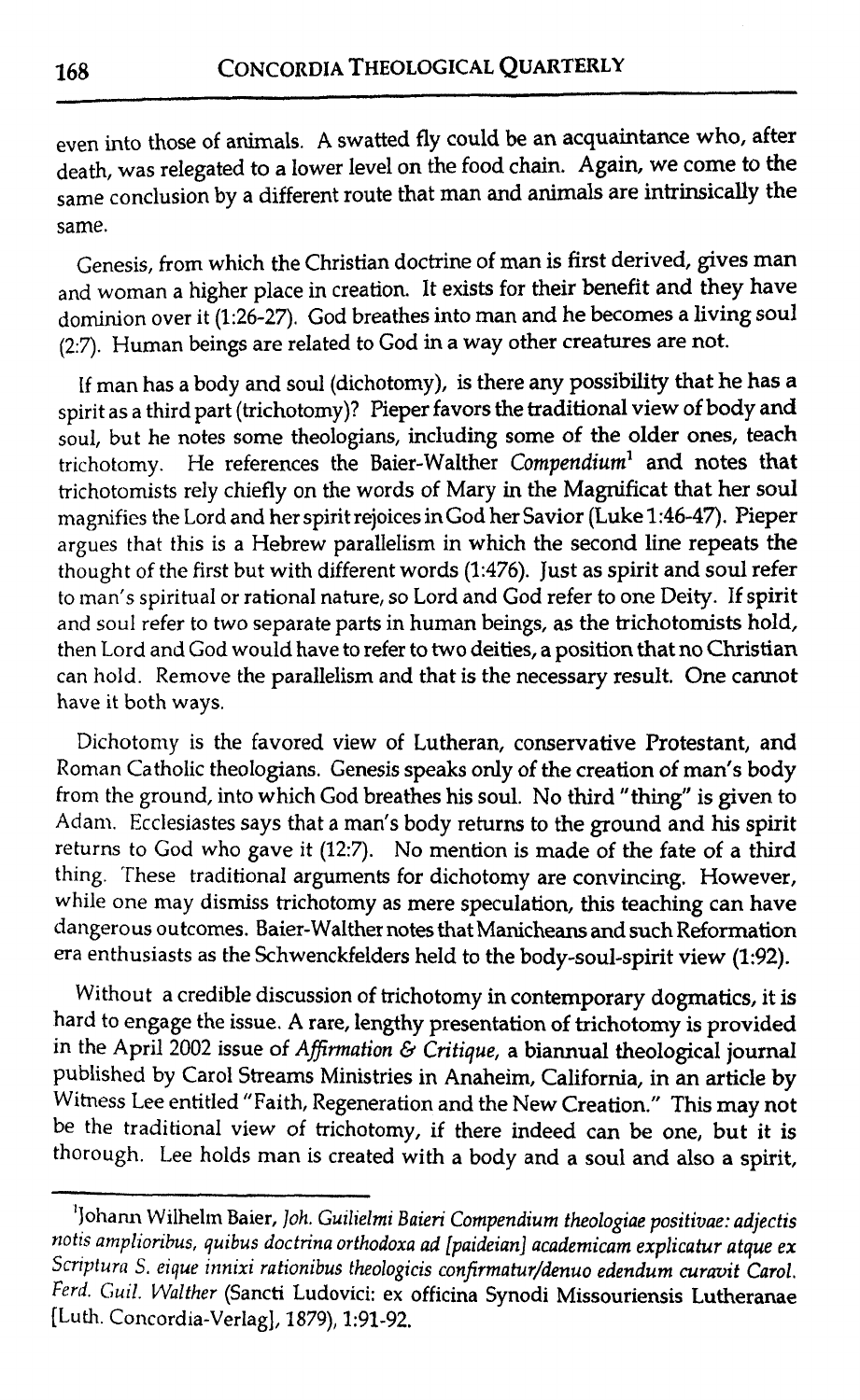which stands in need of regeneration. Even Adam's sinless spirit needed regeneration. With only a body and soul, he had "only the created life" and he was "without an active spirit." His created imperfection needed to be completed. Completion would come when his spirit would be made alive by the Holy Spirit. Only then would he become a perfect human being. Then in this regeneration, God and man would be mingled in what Lee calls "a marvelous mystery." This spirit life is also called "the new creation" and "the new spirit." Since spirit life is also called "the new creation" and "the new spirit." regeneration takes places in the spirit and not in the body and soul, it is the primary doctrine and creation, justification, and resurrection are secondary. As soon as a Christianreceives" the new spirit," he no longer "need(s) outward rules and teachings." Regeneration in the spirit, the third part to which the Holy Spirit is joined, is as irreversible as physical birth. God dwells permanently in the regenerated spirit. Since "the seed of God" is now in the spirit, moral perfection becomes attainable.

Lee's view that Adam, in his created state, needed regeneration is, for most of us, a novel view, but this is not the end of it. Like Adam, Christ was born with a body and soul and at his resurrection, he was born again (regenerated), so he also could be body-soul-spirit. This view resembles, but is not identical to, Apollinarianism, which held that man was body-soul-spirit and, in the case of Christ, the spirit was replaced by his divine logos. This view also resembles ancient Gnosticism, which saw a divine spark in the "enlightened." Since Christ experiences a kind of moral advancement in his resurrection by a regeneration, Lee's view might fit under Adoptionism. Another novel and unexplained element in Lee's position is that faith is said to be Christ himself. This might follow from defining regeneration in the spirit by the Holy Spirit as the indwelling of God. Trichotomy should not take up much of our time, but when a rare view is so thoroughly presented, it is hard to ignore it.

David P. Scaer

### Proof **Text** or **No Text?**

"Proof texting" is one of those unexanuned theological taboos that invites universal disapproval. Our disdain for "proof texting" is on par with our views about spousal abuse, as in, "When did you stop beating your wife?" Who could support such a thing? "Proof texting? Not me. I'm strictly against it!" However, if we examine "proof texting," which part are we against? Are we against having "proof" for our theological position, or are we opposed to being bound to the "text"?

In her recent Authority Vested, Mary Todd expresses a similar disdain for proof texts: "In its dependence on repetition of selective ('proof') texts to support its proscriptions on women's service, Missouri further aligns itself to a fundamentalist use of scripture. Such citation of authoritative texts thereby becomes a means of ending discussion, because of the authority inherent in the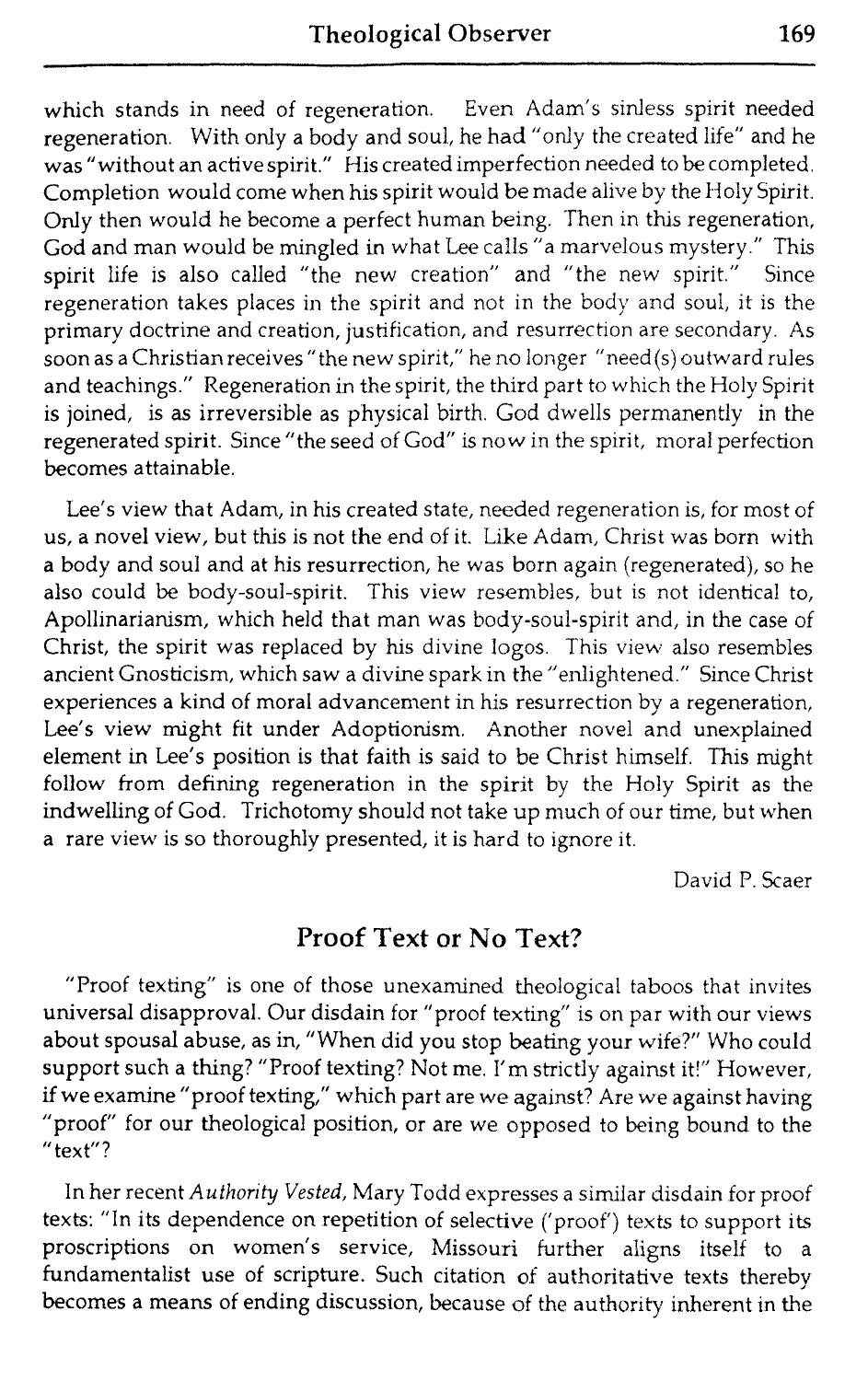phrase, 'Thus says the Lord.. .,' which inhibits alternative viewpoints" (271). Missouri is once again being her worst, fundamentalistic self by thwarting everyone's desire for self-expression with selective proof texts.

Todd is unhappy about the use of Scripture texts speaking of women's role in the church to provide scriptural basis on women's role in the church. What are the alternatives? Is the theologian to use texts that have nothing to do with the controverted issues? Perhaps texts speaking of the meaning of baptism should be used to silence those speaking of women's role in the church, as is actually done in some circles.

One wonders what the alternatives are to either proof or texts. Maybe an arithmetical methodology would help. For example, we could count up the texts speaking of women. If Scripture required female silence in the church, say, only four times, we might be able to ignore these injunctions. However, what would happen if we could find seven or ten or twelve texts, would they then no longer be proof texts? Why would they be weighty enough to respond to this issue? What kind of texts would they be then-critical mass texts? Too-many-to-ignore texts? *Schriftganze?* Or just texts we only happen to like better? The Apostles' Creed would need some serious emendation if this theological method would be perpetrated on it. The *descensus* has only one of those pesky "proof texts," far too few by just about any standard.

The classic defense of using texts that treat the actual topics under discussion is in Martin Chemnitz, *Lord's* Supper. "Just as all the dogmas of the church and the individual articles of faith have their own foundation in certain passages of Scripture where they are clearly treated and explained, so also the true and genuine meaning of the doctrines themselves should rightly be sought and developed accurately on **the** basis of these passages."'

The breezy appeal to "an interpretation which rests on the total testimony rather than on isolated texts" (Theodore Tappert, cited in Todd, 271), just will not do. Remember that cheery evangelism bromide: "Evangelism is everybody's job"? Well, if it's everybody's **job,** it really is nobody's. If all texts are the basis for our theology, then no texts are the basis for our theology, and therein lies the rub. At bottom the attack on "proof texts" is about the authority of the texts themselves.

One cannot dismiss texts merely because they are called "proof texts." They should be rejected if they do not treat of the issue under discussion. However, this requires proof rather than the intellectually bankrupt complaint that they are "proof texts." Proof texts are a problem when they do not prove the point at issue. Let us engage them on their own merits, rather than just derisively dismissing them. **A** proof from the word of God should hardly be dismissed.

<sup>&</sup>lt;sup>1</sup>Martin Chemnitz, The Lord's Supper, translated by J. A. O. Preus (Saint Louis: Concordia Publishing **House,** 1979), **31.**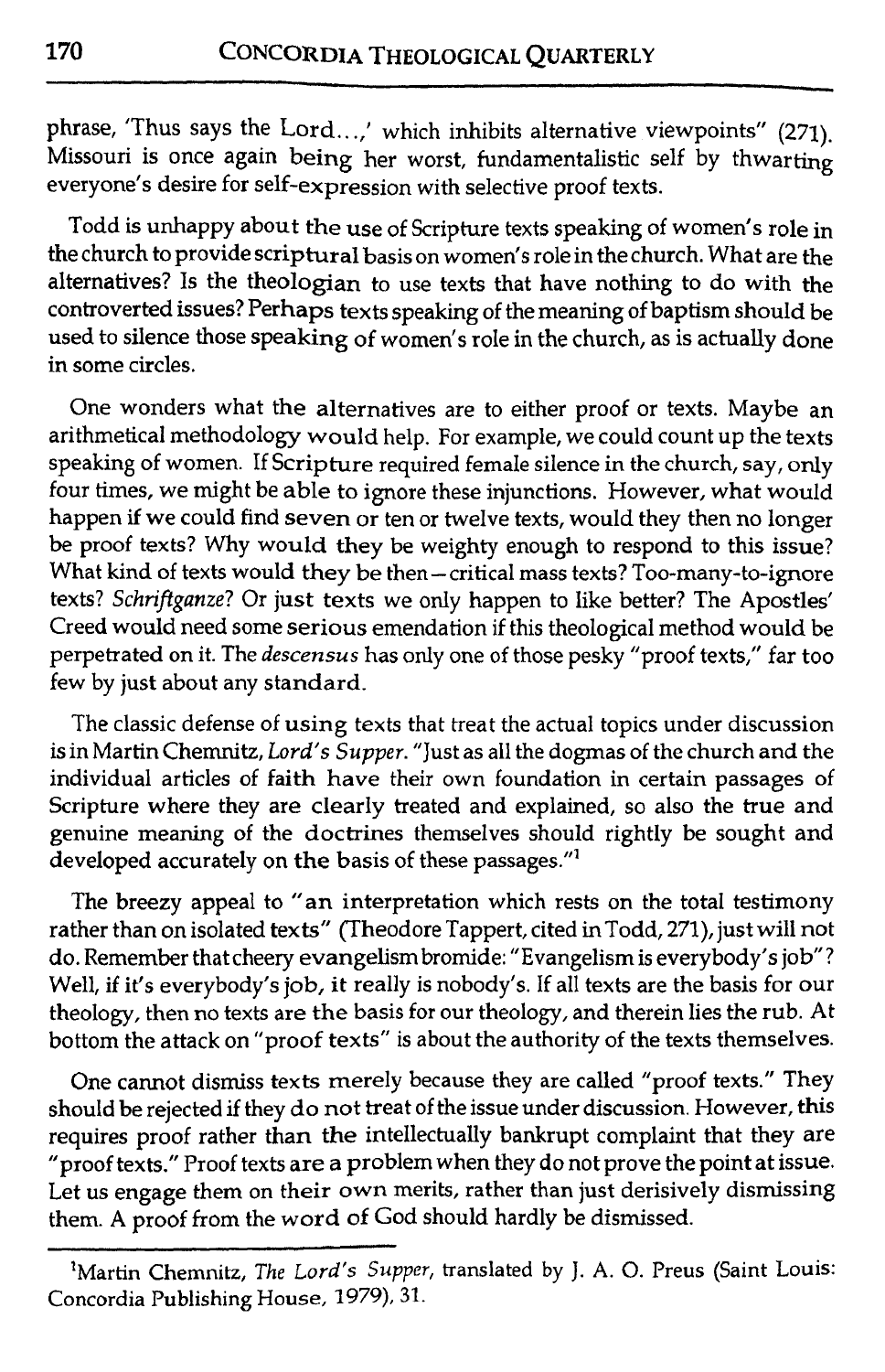Certainly, texts should not be ripped out of *the* text (what hermeneuticians usually call context). If they are violently extracted from the text, they only prove the ignorance of those who use them. The texts of Scripture will hang together, or they will hang separately.

The dislike for "proof" is characteristic of postmodern theology, in which all theology is just a subcategory of politics, radical or otherwise. If we just campaign long enough for our particular theology *du jour*, we might get our own way.

But when God speaks he might be inhibiting "alternative viewpoints." What are alternative viewpoints here? Is this alternative, as in "alternative lifestyles?" So maybe God should just sit down and be quiet while we determine what He ought to believe. Could we picture Moses campaigning with God about Torah, "Hey, God! Don't squelch alternative viewpoints!"? Finally, there is only faith and unfaith. There is no middling ground coram Deo, where the theologian must always stand. One can only listen to or ignore the word of the eternal God.

Proof texts better stand, because a poor sinner like me puts his trust in them. God speaks. The text conveys the gifts. Here is a trustworthy saying that deserves full acceptance: "Christ Jesus came into the world to save sinners - of whom I am the worst" (1 Timothy 1:15). When will I stop proof texting? When I stop being a sinner and when God stops speaking.

> Scott R. Murray Memorial Lutheran Church Houston, Texas

**The New Fundamentalism**<br>
" A theologian of the cross calls a thing what it is." (Thesis 21 of the Heidelberg Disputation)

In a remarkable irony, critics of a literal interpretation of Scripture have become perpetrators of a new fundamentalism. That new fundamentalism approaches the Lutheran Confessions with a hermeneutic that goes like this: as long as the Confessions do not explicitly mention a subject the church is welcome to teach whatever it wants about that subject. This hermeneutic was used in the 1960s and 1970s, when it was contended that the Confessions did not expressly call Scripture the word of God. If that was true (and it was not), the church was free to teach what it wanted about the divine character of Scripture. Now, this new fundamentalism would say that since the Lutheran Confessions do not forbid female ordination in explicit terms, the church is free to teach whatever it wants in the matter.

Those who reject the church's practice of closed communion use the same argumentation. Since the Lutheran Confessions do not mention closed communion in express terms, therefore, the stewards of the mysteries are free to give the sacrament to any person they want.